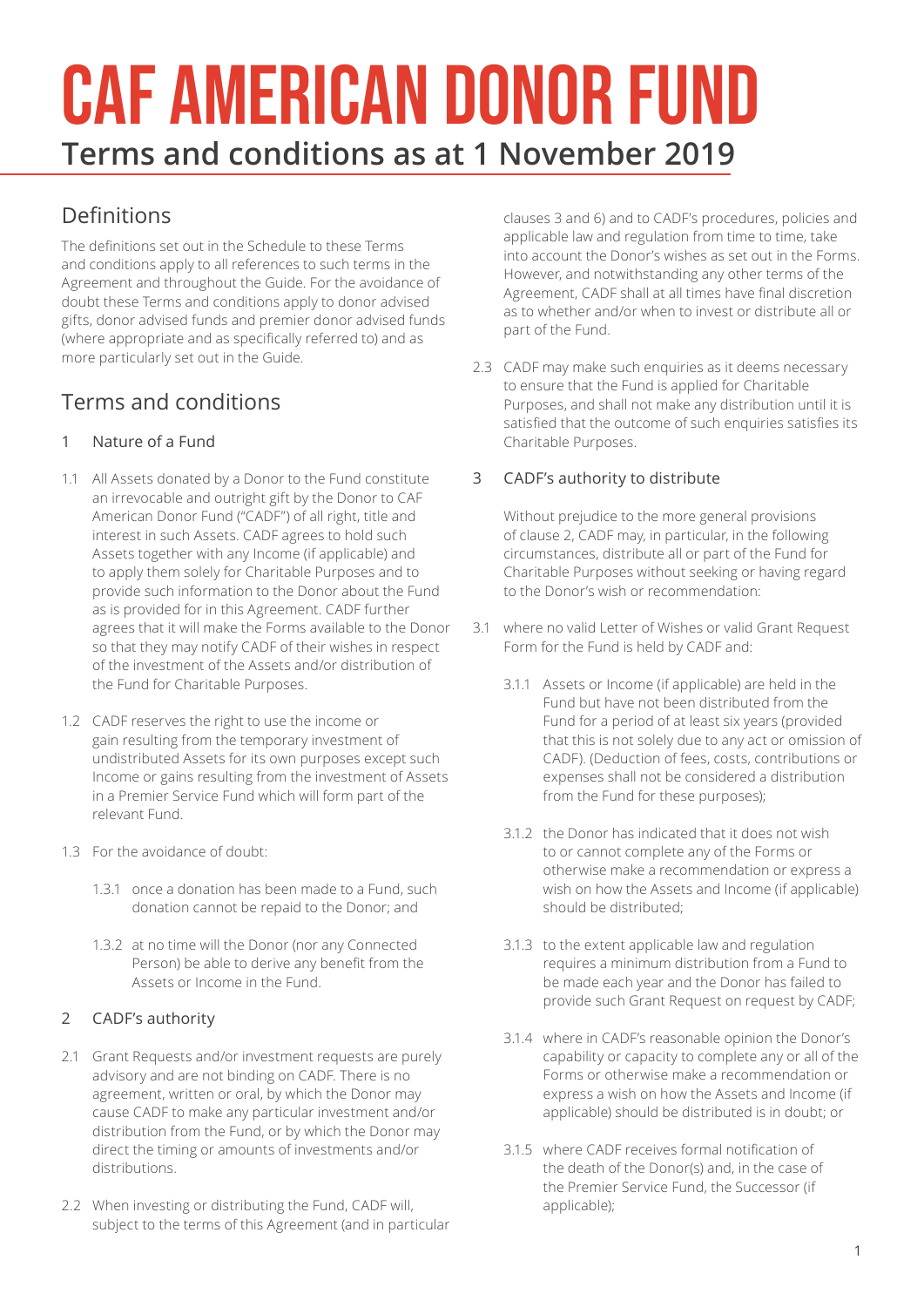- 3.2 where, in CADF's reasonable opinion, the wish or purported recommendation of the Donor in respect of the Fund is no longer possible, practical, ethical or viable or does not fulfil a Charitable Purpose;
- 3.3 where the Fund is closed in the circumstance set out in clause 6; or
- 3.4 where the Donor has not complied with any material obligation under or in respect of this Agreement.

#### 4 Donor obligations and rights

- 4.1 The Donor is required to maintain the Fund for the Minimum Term (where applicable).
- 4.2 A Donor may not market or publicise the Fund or fundraise for it.
- 4.3 A Donor may make a Grant Request at any time and by such means as CADF shall make available from time to time.
- 4.4 A Donor may make a recommendation as to how CADF distributes the Fund for Charitable Purposes after its death, insolvency, dissolution, winding up or on appointment of administrators or receivers to the Donor (as appropriate), in a Letter of Wishes.
- 4.5 Where a Donor is an individual he/she may request CADF to accept recommendations in respect of his/ her Fund from another person as well as the Donor by submitting an Additional Signatory Form.
- 4.6 Where a Donor is an Organisation it may request CADF to accept recommendations in respect of its Fund from one or more individuals by submitting an Authorised Signatory Form.
- 4.7 Where a Donor is an individual and has selected the Premier Service level for the Fund, the Donor may set out who he/she wishes CADF to treat as their Successor on an Appointment of Successor Form.
- 4.8 Where a Donor has selected the Premier Service level for the Fund, the Donor may set out how it wishes CADF to invest the Assets and/or Income at any time and by such means as CADF shall make available from time to time.
- 4.9 A Donor may replace any of the Forms by completing and submitting a new Form to CADF. This will take effect only after CADF has received the Form and had reasonable time (being not less than five working days after receipt) to verify it and the wishes set out therein. In no circumstances will the submission of a new Form affect any investment or distribution which CADF has decided to make prior to receipt of such Form.
- 4.10 In the event of more than one Form being submitted to CADF by the Donor (including its Authorised Signatories

and/or any Additional Signatory (where applicable) at the same time and containing conflicting information, then CADF shall be entitled to take account of the request contained in the Form most recently received by it, in the event that conflicting forms arrive in the same communication, the Donor will be contacted for clarification, failing which, it will be at CADF's discretion which Form it relies upon.

- 4.11 A Donor shall be entitled to receive statements of its Fund provided by CADF every quarter This statement shall list all donations to the Fund, all capital transactions, Income (where applicable) and all distributions made from the Fund and fees and expenses deducted during the period covered by the statement.
- 4.12 Where applicable, a Donor shall be entitled to amend the service option it receives in respect of its Fund by submitting a Change of Service Option Form.
- 4.13 A Donor shall not suggest, and CADF shall not use, any portion of the Fund to influence the outcome of any specific election for candidates to public office, to carry on any voter registration drive except as provided in section 4945(f) of the US Internal Revenue Code, to induce or encourage violations of law or public policy, to cause any private inurement or improper private benefit to occur, and generally not to take any other action inconsistent with section 501(c)(3) of the US Internal Revenue Code and/or the laws of England and Wales relating to charities and Charitable Purposes.

#### 5 Operating the Fund

- 5.1 The Donors will be able to provide Assets to the Fund using the methods set out in the Guide.
- 5.2 Where applicable CADF will reclaim Gift Aid in respect of a donation to the Fund and apply the amount received from Her Majesty's Revenue and Customs in respect of that Gift Aid reclamation to the Fund as if it were a donation or contribution directed to the Fund for the purposes of these Terms and Conditions.
- 5.3 Unless otherwise set out in this Agreement, CADF may act upon recommendations and information that it believes in good faith to have been received from the Donor or an Additional Signatory or Authorised Signatory whether made in writing, electronically or verbally. The Donor shall be responsible for monitoring activity of its Fund to ensure that it is being operated to its satisfaction.
- 5.4 To the extent applicable law and regulation requires a minimum distribution from a Fund to be made each year, the Donor shall on request provide CADF with a Grant Request Form. Should a Donor fail to provide such Grant Request, CADF shall distribute such part of the Fund to Charitable Purposes as CADF, in its absolute discretion, deems appropriate to comply with the applicable law and regulation.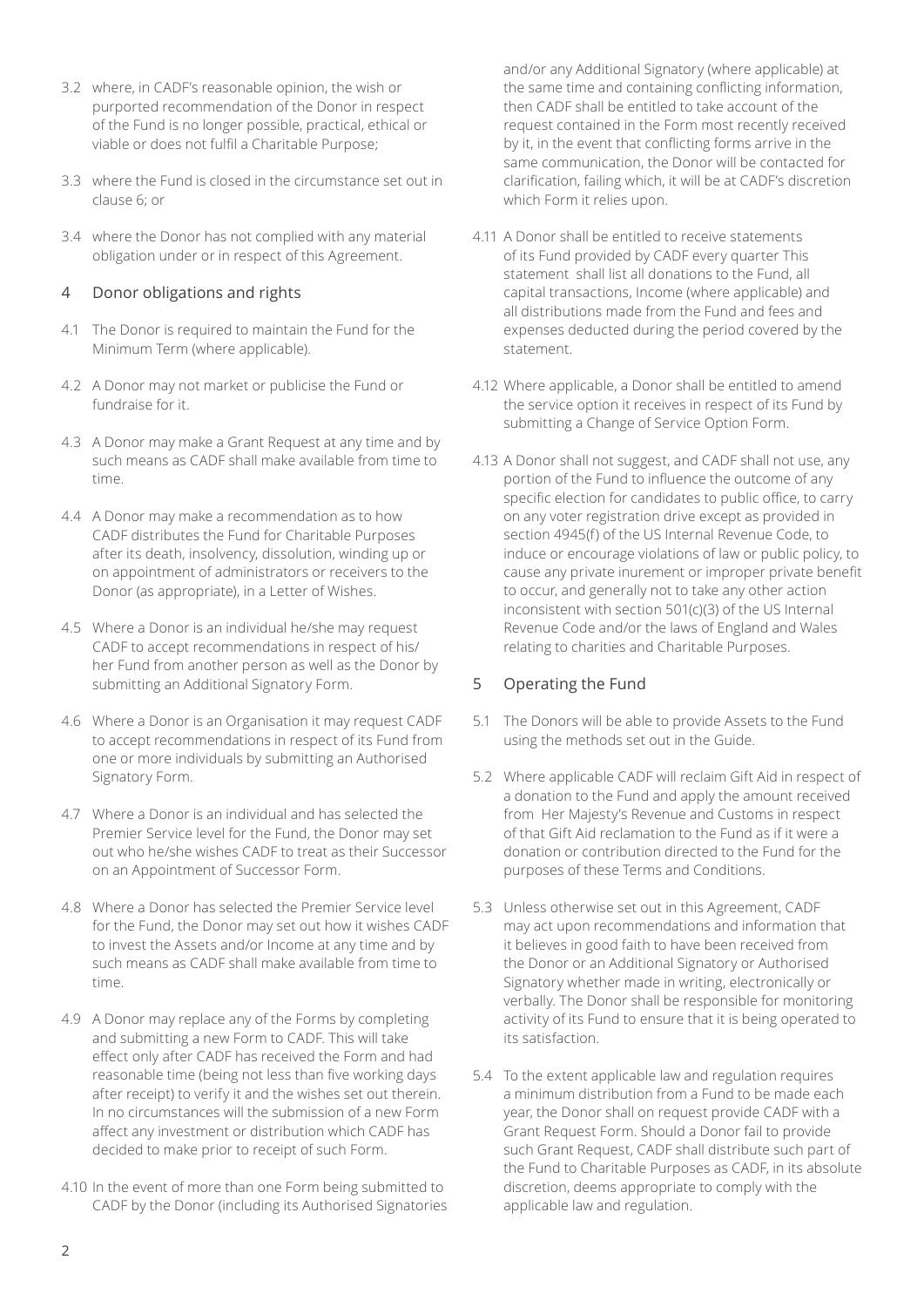- 5.5 Where a Donor of a Fund with the Premier Service (who is an individual) has appointed a Successor to operate the Fund, upon receipt by CADF of formal notification of the death or permanent incapacity of the Donor, the appointed Successor shall acquire the rights and obligations of the Donor under this Agreement, save that the Successor shall not have the authority to replace or amend any Letter of Wishes that the Donor has submitted and such Successor shall be bound by the terms of the Letter of Wishes and CADF shall give effect to the terms of the Letter of Wishes notwithstanding any request from the Successor.
- 5.6 Where an Additional Signatory is appointed to act for or alongside the Donor in operating the Fund, such Additional Signatory shall not have the authority to revoke or amend a Letter of Wishes or the appointment of a Successor.

#### 6 Closure of a Fund

- 6.1 If at any time, a Donor wishes CADF to close the Fund, it shall, on 30 days' notice to CADF, be entitled to recommend that all Assets and Income (if applicable) within the Fund are distributed for Charitable Purposes and to give written notice that it wishes CADF to close the Fund and to terminate this Agreement.
- 6.2 CADF shall be entitled to close a Fund on giving 30 days' notice in writing to the Donor in the following circumstances:
	- 6.2.1 where the Assets and Income (if applicable) held in a Fund have fallen below the Minimum Balance (if applicable) (including due to action taken by CADF in accordance with clause 3 above) and the Donor fails to cure any such default within 60 days of notice from CADF of such default occurring;
	- 6.2.2 where there are insufficient monies in the Fund to pay the applicable fees, costs, contributions or expenses which become due under this Agreement; or
	- 6.2.3 where CADF decides in its absolute discretion that its ability to advance its Charitable Purposes is best served by the closure of a Fund.
- 6.3 Upon closure of the Fund CADF shall distribute the Assets and Income (if applicable). Without prejudice to its overriding discretion, where no Grant Request Form is in place, CADF shall request that the Donor completes a Grant Request Form and submits it to CADF and shall give the Donor ten working days in which to do so. If this is not received then CADF shall transfer the Assets and Income (if applicable) to the General Fund.
- 6.4 Where CADF receives notice or obtains evidence to its satisfaction that a Donor has died, become insolvent, dissolved, wound up or an administrator or receiver has been appointed (as appropriate) and CADF is not

in receipt of a valid Letter of Wishes in respect of the Donor's Fund, CADF shall transfer the Assets and Income (if applicable) of such Fund to the General Fund.

6.5 If the Donor wishes to donate further Assets to the Fund after it has been closed by CADF, the Donor will be requested to submit a new Application Form.

#### 7 Making a donation of stocks or shares to CADF

- 7.1 An Original Donor may sell or transfer Gifted Assets by completing a Gifting Stocks and Shares Application Form submitted in hard copy or online by the Original Donor to sell or transfer the Gifted Asset to which the Form relates on the terms of the Agreement which shall only be deemed to be accepted by CADF when CADF issues a written acceptance of the Gifting Stocks and Shares Form.
- 7.2 Original Donor's obligations and rights in relation to the donation of stocks or shares to CADF
	- 7.2.1 The Original Donor shall:
		- 7.2.1.2 provide CADF with such access to such documentation and information in respect of the Gifted Asset as CADF may reasonably require on reasonable notice, including but not limited to proof of ownership, documents of authenticity and, where CADF has agreed for the Original Donor to sell the Gifted Asset on CADF's behalf, proof of sale.
	- 7.2.2 Once the Gifted Asset has been transferred in whole or in part, and legally and/or beneficially, to CADF, it cannot be returned to the Original Donor and the Original Donor shall have no further right to or interest in the beneficial value of the Gifted Asset or any return or income accruing thereto.
	- 7.2.3 Where any income or return, or similar, accruing to the Gifted Asset is received by the Original Donor or any representative of the Original Donor after the date on which CADF has accepted the Gifted Asset, the Original Donor shall hold, or shall ensure that its representative holds, such income or return, or similar, on trust for CADF and to CADF's order.
	- 7.2.4 Where clause 7. 2.3 above applies, the Original Donor shall ensure that any such income or return, or similar, is transferred to CADF within 14 (fourteen) days of receipt.
	- 7.2.5 The Original Donor must not, and must ensure that they do not, personally benefit in any way either directly or indirectly from the Gifted Asset.
	- 7.2.6 Where CADF has agreed for the Original Donor to sell the Gifted Asset on CADF's behalf, the Original Donor shall hold, or shall ensure that its representative holds, any proceeds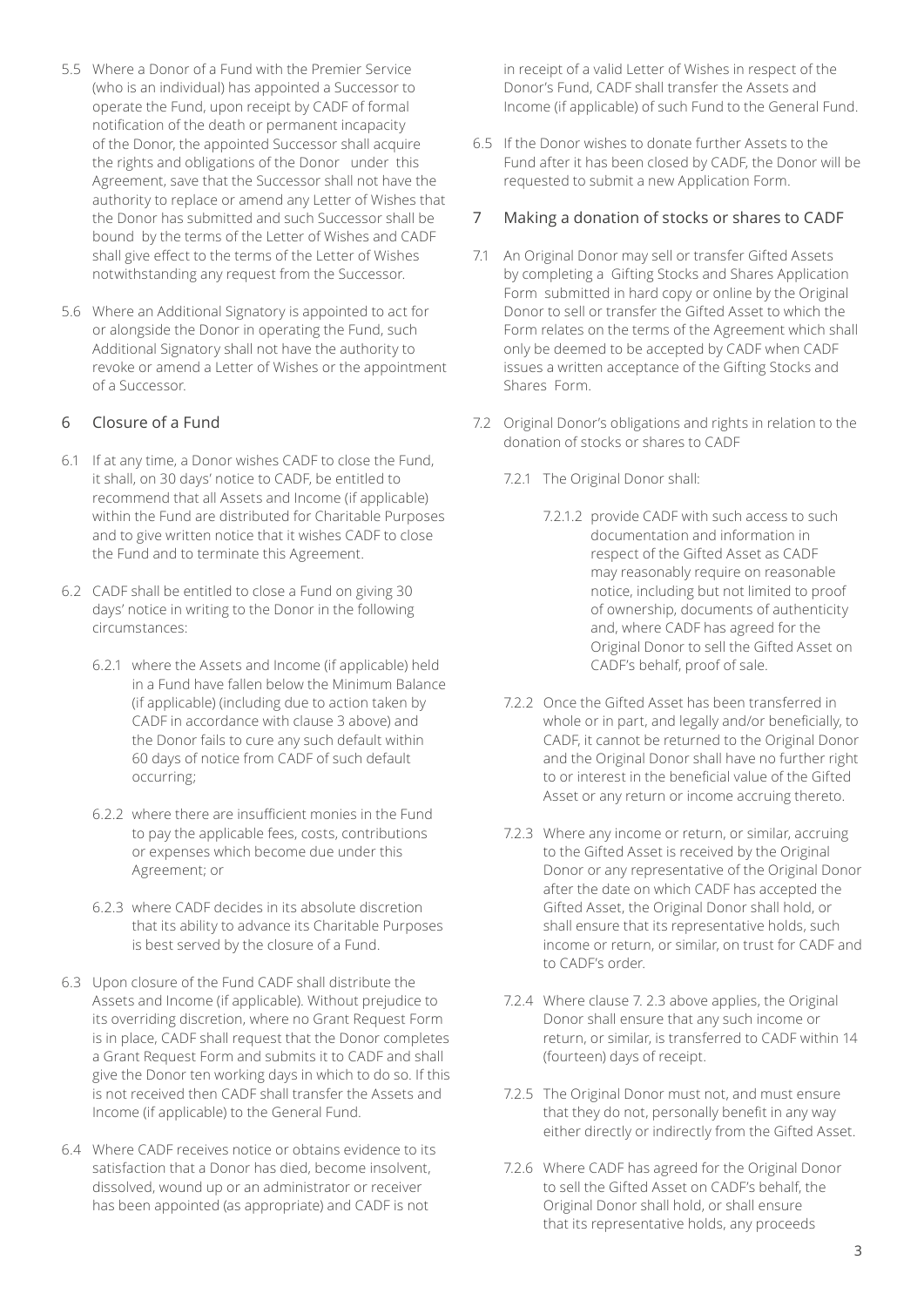of sale received by the Original Donor or any representative of the Original Donor, on trust for CADF and to CADF's order.

- 7.2.7 Where clause 7.2.6 above applies, the Original Donor shall ensure that any such proceeds of sale are transferred to CADF within 14 (fourteen) days of receipt.
- 7.3 Transferring and/or selling the Gifted Asset
	- 7.3.1 Where CADF has agreed to accept the donation of the Gifted Asset CADF shall undertake the transfer of the Gifted Asset as soon as is reasonably practicable.
	- 7.3.2 Where CADF has agreed to sell the Gifted Asset and transfer the proceeds of sale to the Fund in question, CADF shall undertake such sale as soon as is reasonably practicable.
	- 7.3.3 The Original Donor agrees, accepts and understands that CADF accepts no responsibility or liability in respect of achieving a particular price or value for the Gifted Asset.
- 7.4 Warranties and representations
	- 7.4.1 The Original Donor represents, warrants and undertakes that:
		- 7.4.1.1 it has full capacity and authority to enter into and perform the Agreement;
		- 7.4.1.2 the contents of all documentation and information provided to CADF by the Original Donor or on the Original Donor's behalf in respect of the Gifted Asset is in all respects true and accurate, and is not in any way misleading;
		- 7.4.1.3 it will undertake its obligations and duties under the Agreement with reasonable skill and care within the timescales specified; and
		- 7.4.1.4 it has and will maintain in force all necessary memberships, licences, registrations, approvals, consents or qualifications required by any applicable law, order or regulation necessary to perform its obligations under the Agreement.

#### 8 Investment of Assets and Income

- 8.1 CADF shall manage the investment of the Assets and Income (if applicable) in accordance with its investment policy (including social or programme related investment).
- 8.2 Where the Donor has selected the Premier Service for the Donor's Fund:
- 8.2.1 If an Investment Request is submitted then CADF shall, subject to the terms of this Agreement and in particular clause 2, consider the request and may arrange for the Assets and/or Income to be invested in accordance with the wishes set out there in, provided such request does not fall outside the policy agreed by CADF for the investment of CADF's Assets from time to time.
- 8.2.2 A Donor may request that Assets and/or Income are applied to make social or programme related investments subject to CADF's policies and procedure on social and programme related investments then in force.
- 8.2.3 Donor may request either that a third party discretionary fund manager is appointed by CADF to manage some or all of the Assets and Income or that CADF places some or all of the Fund on deposit with a third party. Where CADF, in its absolute discretion, agrees to such request, such agreement from CADF shall at all times be subject to the following conditions:
	- 8.2.3(a) the Donor agrees that all costs of such appointment or placing of all or any part of the Fund outside CADF are to be deducted from the Assets and/or Income in the Fund;
	- 8.2.3(b) CADF's policies and procedures in place at that time will be followed;
	- 8.2.3(c) the terms of the appointment of such fund manager or third party are acceptable to CADF;
	- 8.2.3(d) CADF is, and continues to be, satisfied with the performance of and the risk presented by such fund manager and/ or any associated suppliers, bankers and advisers; and
	- 8.2.3(e) CADF will be free to reject or terminate any such investment, deposit or appointment, at its sole discretion.
- 8.2.4 In circumstances where CADF holds all or part of the Funds in cash in relation to the Premier Service, CADF shall credit to the Donor's Fund an amount equivalent to interest at the rates and tiers on such accounts as are set out on CAF's Website. Such rates and tiers may be subject to change by CADF in accordance with market conditions and outlook without notice to the Donor.
- 8.2.5 CADF shall exercise due care and diligence in managing and monitoring the investment of Assets and Income and may take any and all such actions as are required in connection with the investment of Assets or Income in order to meet its obligations. However, CADF shall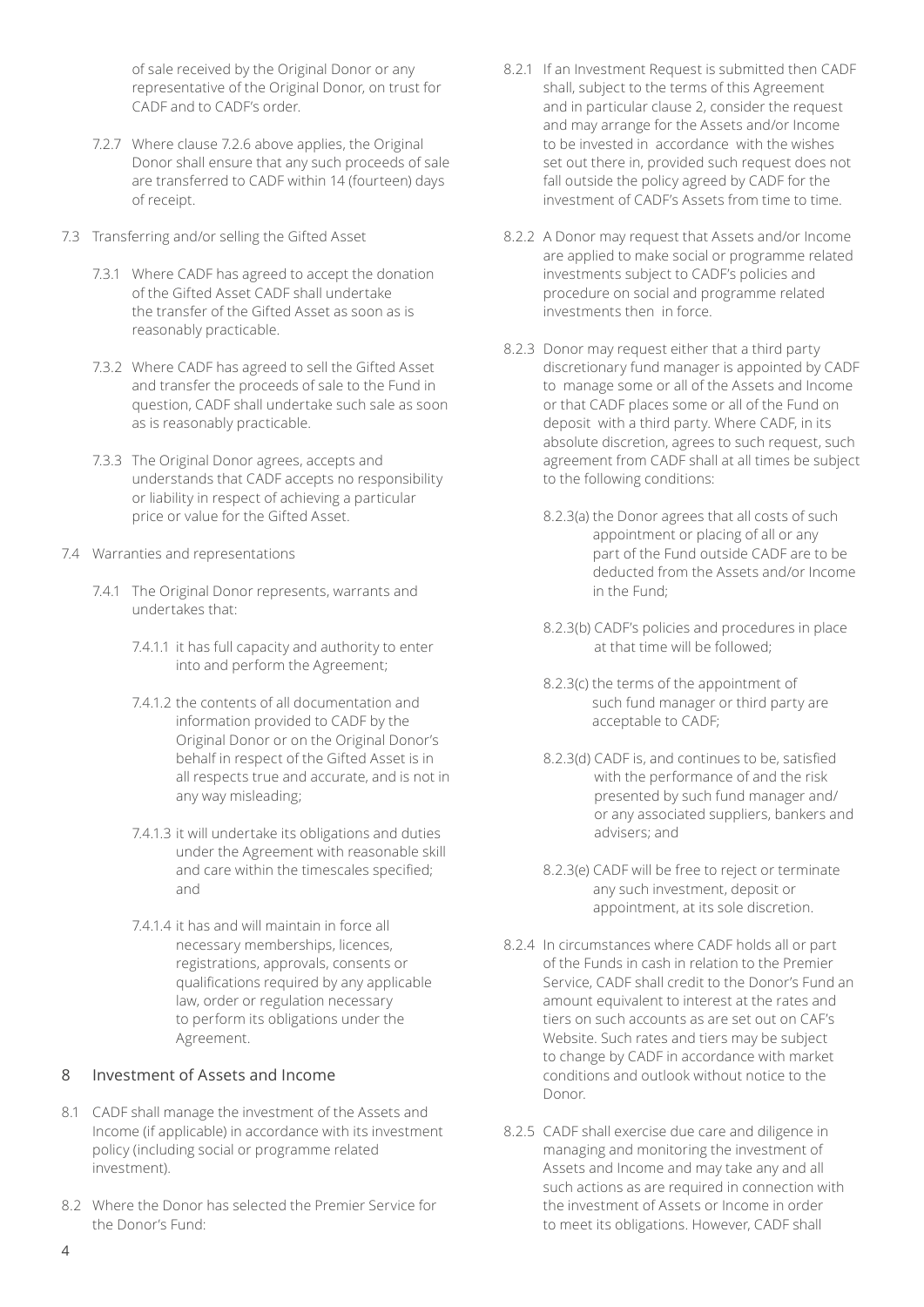have no liability to the Donor in respect of the performance of any investment and no act or representation made or alleged to have been made by CADF or representatives of CADF shall be taken as implying or accepting that CADF has any liability to the Donor in connection with the performance of any investment or any failure to invest or to monitor the Assets or Income.

#### 9 Limitation of liability

- 9.1 The Donor accepts that any duty of care CADF owes in respect of the Fund is owed to the charitable beneficiaries of the Fund. The Donor further acknowledges and accepts that as the Assets and Income in the Fund are owned by CADF, CADF owes no duty of care to the Donor in respect of the Assets and/ or Income under the terms of this Agreement or in law and that neither CADF nor the Donor can foresee any losses that can be suffered by the Donor in respect of the Assets and Income in the Fund and that none are within the contemplation of the parties.
- 9.2 All warranties, conditions and other terms implied by statute or common law are, to the fullest extent permitted by law, excluded from this Agreement.
- 9.3 Nothing in this Agreement limits or excludes CADF's liability for death or personal injury resulting from CADF's negligence; any damage or liability incurred by the Donor as a result of fraud or fraudulent misrepresentation by CADF; or for any other matter for which the limitation or exclusion of liability is prohibited by law.
- 9.4 Other than as provided in clause 9.3 above, CADF shall not be liable for loss of anticipated savings; loss of opportunity; or any special, indirect, consequential or pure economic loss, costs, damages, charges or expenses.
- 9.5 To the extent that liability is not lawfully excluded by this clause 9, the total liability of CADF in contract, tort (including negligence or breach of statutory duty), misrepresentation, restitution or otherwise arising in connection with the performance, or contemplated performance or failure to perform under or in respect of the Agreement shall be limited to the amount deducted from the Fund in order to pay CADF's fees, costs, contributions or expenses during the 12 month period prior to the date when the liability arose.

#### 10 Books and records

CADF shall maintain books and records to show the Fund separately. All expenditures made in furtherance of the purposes of the Fund shall be charged against the Assets and Income (if applicable) comprising the Fund and shall appear on those books and records. CADF shall make such records available to the Donor during normal business hours subject to prior reasonable notice. CADF shall keep copies of all books and records and all reports to the Donor for at least seven years after closure of the Fund.

#### 11 Fees and recovery of costs

- 11.1 The Donor agrees that CADF shall be entitled to recover from its Fund any sums of money which may be required to be paid to Her Majesty's Revenue and Customs for any reason in relation to the Fund (including, without limitation, costs caused by infringements of any requirements, including the 'benefits rules', which apply to Gift Aid).
- 11.2 The Donor agrees that CADF may deduct from the Fund all costs, fees, contributions and expenses that it incurs in connection with the operation and administration of the Donor's Fund. The Donor accepts that CADF will recover its costs by means of a deduction from the Fund of a sum equivalent to the costs, fees, contributions and expenses set out in the Fee Schedule. Such sums are deducted at such times as set out in the Fee Schedule.
- 11.3 The Donor agrees that CADF may deduct from its Fund all costs, fees, contributions and expenses that become due to third parties or CADF in connection with the operation and administration of the Donor's Fund and in particular those incurred in the course of investing the Assets and/or Income (if applicable).
- 11.4 Closure of the Fund for a reason set out in clauses 6.1; 6.2.1; 6.2 2 and/or 6.3 prior to the Minimum Term (where applicable), shall result in the early closure fees as set out in the Fee Schedule being deducted from the Fund.
- 11.5 The Donor agrees that CADF may also deduct from the Fund the fees, costs, contributions or expenses associated with the provision of any additional features or additional services that the Donor may request from time to time at the rate or price then prevailing.
- 11.6 Where there are insufficient amounts held in the Fund by CADF to recover the full amount of its fees, charges and expenses from such amounts, CADF shall be entitled to invoice the Donor, and the Donor shall pay, on the following basis:
	- 11.6.1 all sums due under the Agreement shall (unless otherwise stated) be due for payment within fourteen (14) days from the date of the relevant invoice;
	- 11.6.2 unless otherwise specified, all sums payable by the Donor under the Agreement are expressed to be exclusive of VAT, which shall also be paid by the Donor at the prevailing rate subject to the provision by CADF of a valid VAT invoice;
	- 11.6.3 if the Donor is required to make any tax deduction or withholding, all sums payable pursuant to the Agreement shall be paid free and clear of all deductions or withholdings of any kind, and the amount of the payment due from the Donor shall be increased to an amount which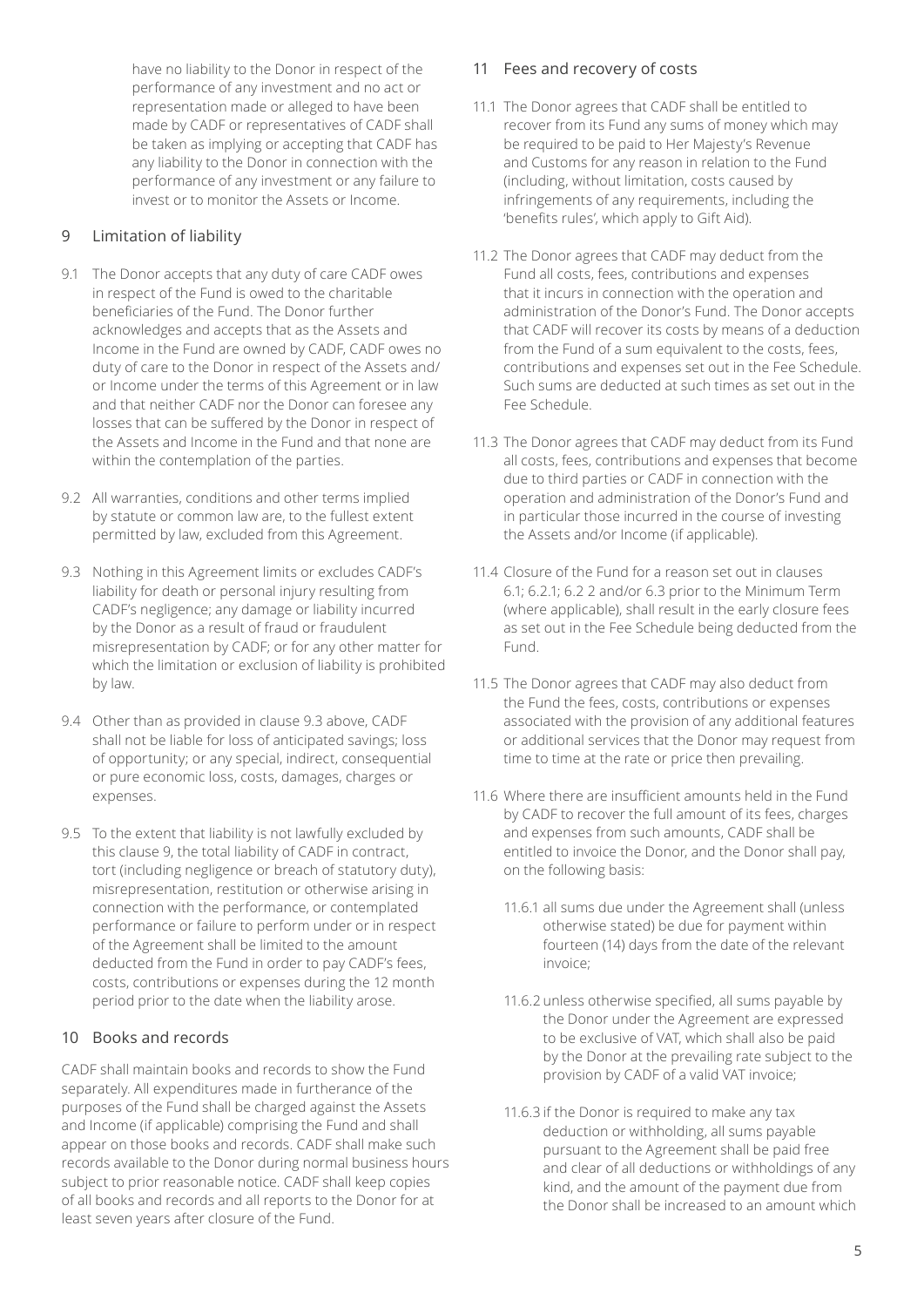(after making any tax deduction or withholding) leaves an amount equal to the payment which would have been due to CADF if no tax deduction or withholding had been required; and

- 11.6.4 if payment of any sum due to CADF from the Donor is not made when due, CADF reserves the right to charge interest on the overdue sum from the due date until the date of actual payment at the rate of 3% above the prevailing sterling base rate of the Bank of England from time to time.
- 11.7 For the avoidance of doubt, the Donor agrees and acknowledges that the Assets and Income (if applicable) that are required to pay for the costs, fees, contributions and expenses referred to in these Terms and conditions will not be available for distribution in accordance with a Grant Request or Letter of Wishes.
- 11.8 Where gifts other than cash are made to the Fund, the costs of converting the gift to cash will be met by the Fund.

#### 12 Notices

Notices in connection with the Fund are to be provided to CADF's registered office at 25 Kings Hill Avenue, Kings Hill, West Malling, Kent ME19 4TA and to the Donor at the correspondence (including email) address set out for the Donor in the Application Form or as subsequently notified to and acknowledged by CADF in writing.

Any notice or other communication given under or in connection with the Fund shall be given by CADF to the Donor personally which shall mean by post, email, in statement messages or inserts or in any other way which CADF chooses and is appropriate and reasonable in the circumstances, and which satisfies CADF's legal and regulatory requirements subject always to the requirement of clause 14 (changes to terms). \*Any notice or communication shall be deemed to have been served, if a letter, the second day after posting if in the UK or seven days after posting to the US and in all other cases at the time of sending.

The Donor shall provide any new contact details to CADF as soon as practicable.

Only signatories appointed by a Donor on an Additional Signatory Form or an Authorised Signatory Form may make requests on behalf of the Donor. If at any time a Donor wishes to change the signatories in connection with its Fund, it must submit the relevant Form to CADF and the amended authority for a signatory shall come into effect as soon as practicable thereafter. If a Donor wishes to update the contact details of a signatory, the same Form must be submitted to CADF and the new contact details shall be effective in accordance with clause 4.9.

### 13 Complaints

CADF will make every effort to resolve a complaint quickly and fairly. If a Donor has a complaint in relation to any aspect of its Fund, CADF will follow the procedure set out in the

CADF complaints procedure prevailing at that time.

#### 14 Changes to terms

- 14.1 CADF may change any of the terms set out in these Terms and conditions on providing one month's written notice to the Donor at the correspondence (including email) address held on file for such person or Organisation save where CADF is required to change such terms for legal or regulatory reasons.
- 14.2 Where a change is required for legal or regulatory reasons, this may be made immediately. Where the Donor regards any proposed change as unfair or unreasonable in law the Donor shall notify CADF of this view within the one month notice period giving reasons for its views. CADF shall review the Donor's concerns and respond in writing as soon as is practical indicating whether it accepts or rejects the Donor's views. The parties may discuss what alternatives, including termination of this Agreement, may be pursued if agreement cannot be reached between the Donor and CADF.

#### 15 Data protection

- 15.1 The Donor acknowledges that any information provided by it to CADF is up to date and accurate and will keep CADF informed of any changes to the information it holds as soon as possible.
- 15.2 The Donor must read and be aware of CAF's Privacy Notice on www.cafonline.org/privacy.
- 15.3 The Donor's personal data is processed on behalf of CADF by trusted third parties for the purposes of providing and operating the Fund.
- 15.4 CADF shall, at all times, comply with its obligations and procure that its sub-contractors comply with their obligations under all applicable Data Protection Legislation.
- 15.5 CADF shall only process Personal Data for the purpose of lawfully providing, the Services or as otherwise expressly authorised by the Donor.
- 15.6 To the extent that any Personal Data is required to be disclosed by CADF to any Supervisory Authority or pursuant to any legal requirement, such disclosure shall be permitted provided that such disclosure is made subject to adequate obligations of confidentiality.
- 15.7 Each of CADF and the Donor shall promptly notify the other if within 48 hours of breach: it becomes aware of a breach of the terms of this Agreement in so far as it relates to Personal Data; or it becomes aware of the loss, damage or destruction of any relevant Personal Data, and shall take whatever action is necessary to minimise the impact of such event and prevent such events recurring. The Donor will provide any necessary assistance required to investigate the causes of any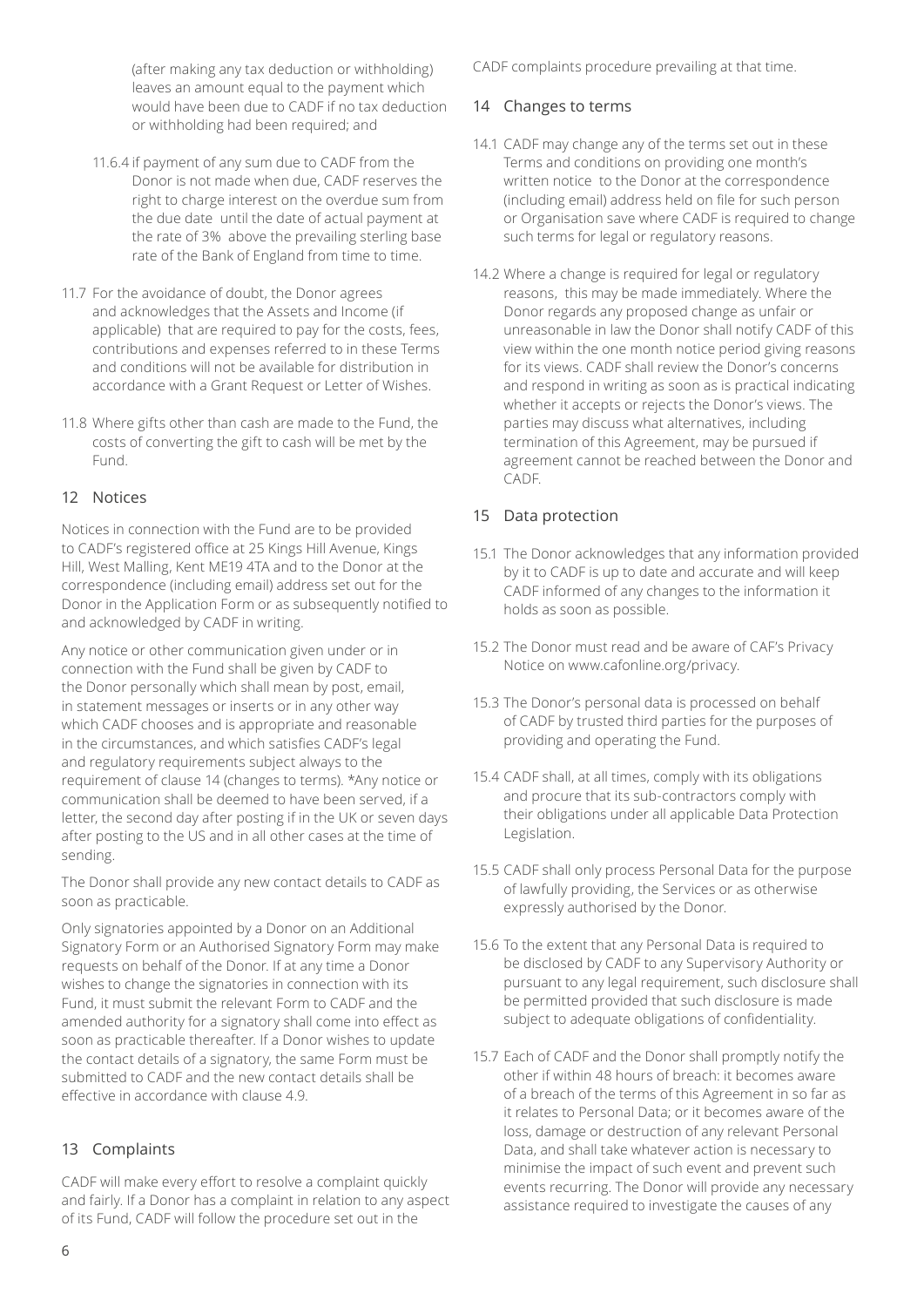such incident, liaise with the Information Commissioner or correct any breaches.

- 15.8 CADF will use appropriate processes to keep the Personal Data or Confidential Information safe.
- 15.9 Upon satisfactory completion of the Services or on termination of this Agreement, CADF will ensure that the Personal Data that it does not need to keep for HMRC and/or regulatory purposes, is securely removed from its systems and any printed copies securely destroyed.

#### 16 No Earmarking

16.1 No gift provided under this Agreement is earmarked to be used in any attempt to influence legislation within the meaning of section 4945(e) of the US Internal Revenue Code. No agreement, oral or written, to that effect has been made nor will be made between the Donor and CADF.

#### 17 General

- 17.1 When a Donor or an Authorised or Additional Signatory contacts CADF, or is contacted by CADF, by phone, such call may be recorded for security and training purposes.
- 17.2 CADF may delegate the provision of some or all of its obligations under these Terms and conditions to one or more third parties as it, in its sole discretion, deems appropriate, but notwithstanding such delegation, CADF shall remain liable for the acts and omissions of every such delegate as if the delegation had not occurred.
- 17.3 CADF represents, warrants and undertakes that:
	- 17.3.1 it has full capacity and authority to enter into and perform the Agreement; and
	- 17.3.2 it has and will maintain in force all necessary memberships, licences, registrations, approvals, consents or qualifications required by any applicable law, order or regulation necessary to perform its obligations under the Agreement.
- 17.4 In performing their obligations under this agreement, both parties shall and shall procure that each member of their group and their sub-contractors (if any) comply at all times with applicable laws, statutes, regulations and codes from time to time including but not limited to the Criminal Finances Act 2017, the Modern Slavery Act 2015 and CAF's anti-slavery policy from time to time and the Bribery Act 2010 and each parties' own Anti-Bribery Policy which each party agrees to maintain.
- 17.5 For the avoidance of doubt under no circumstances does or will CADF provide regulated financial advice.
- 17.6 Following receipt by CADF, of the Agreement (including all Service Schedules and Forms) and any other documents provided by the Donor relating to the

Services will be properly scanned, unaltered, and electronically stored and the original destroyed. The scanned copies will be destroyed in accordance with CAF's data retention policy from time to time.

- 17.7 CADF is required to complete identity checks on people opening and operating a Fund. Where possible these checks are performed electronically, however, where this is not possible, the Donor agrees to provide CADF with any documentation that it might require in order for it to comply with all applicable anti-money laundering regulations. The Donor agrees that it may also have to provide details of any funding in connection with its Fund and details of the underlying source of those funds. The Donor confirms that it has procured the consent of each of its Additional Signatories to CADF undertaking such identification searches. The Donor agrees that the obligation set out in clause 17.7 above is ongoing. Until such information noted in clause 17.7 is provided, CADF may restrict transactions to and from the Fund.
- 17.8 A delay in exercising or failure to exercise a right or remedy under or in connection with the Agreement shall not constitute a waiver of, or prevent or restrict future exercise of, that or any other right or remedy. Similarly the single or partial exercise of a right or remedy shall not prevent or restrict the further exercise of that or any other right or remedy. A waiver of any right, remedy, breach or default shall only be valid if it is in writing and signed by the party giving it and only in the circumstances and for the purpose for which it was given and shall not constitute a waiver of any other right, remedy, breach or default.
- 17.9 Nothing in the Agreement and no action taken by CADF or the Donor in connection with the Agreement shall constitute a partnership or agency relationship between any of the parties.
- 17.10 Neither CADF nor the Donor intend that any term of the Agreement should be enforceable, by virtue of the Contracts (Rights of Third Parties) Act 1999, by any other person.
- 17.11 This Agreement constitutes the entire agreement between the parties and supersedes any prior agreement or arrangement in respect of their subject matter and neither party has entered into such agreement in reliance upon, and it shall have no remedy in respect of, any representation or statement which is not expressly set out in this Agreement. The only remedies available for breach of any representation or statement which was made prior to entry into this Agreement and which is set out in this Agreement shall be for breach of contract and nothing in this condition shall be interpreted or construed as limiting or excluding the liability of either party for fraud or fraudulent misrepresentation.
- 17.12 If any term of this Agreement is found by any court or body or authority of competent jurisdiction to be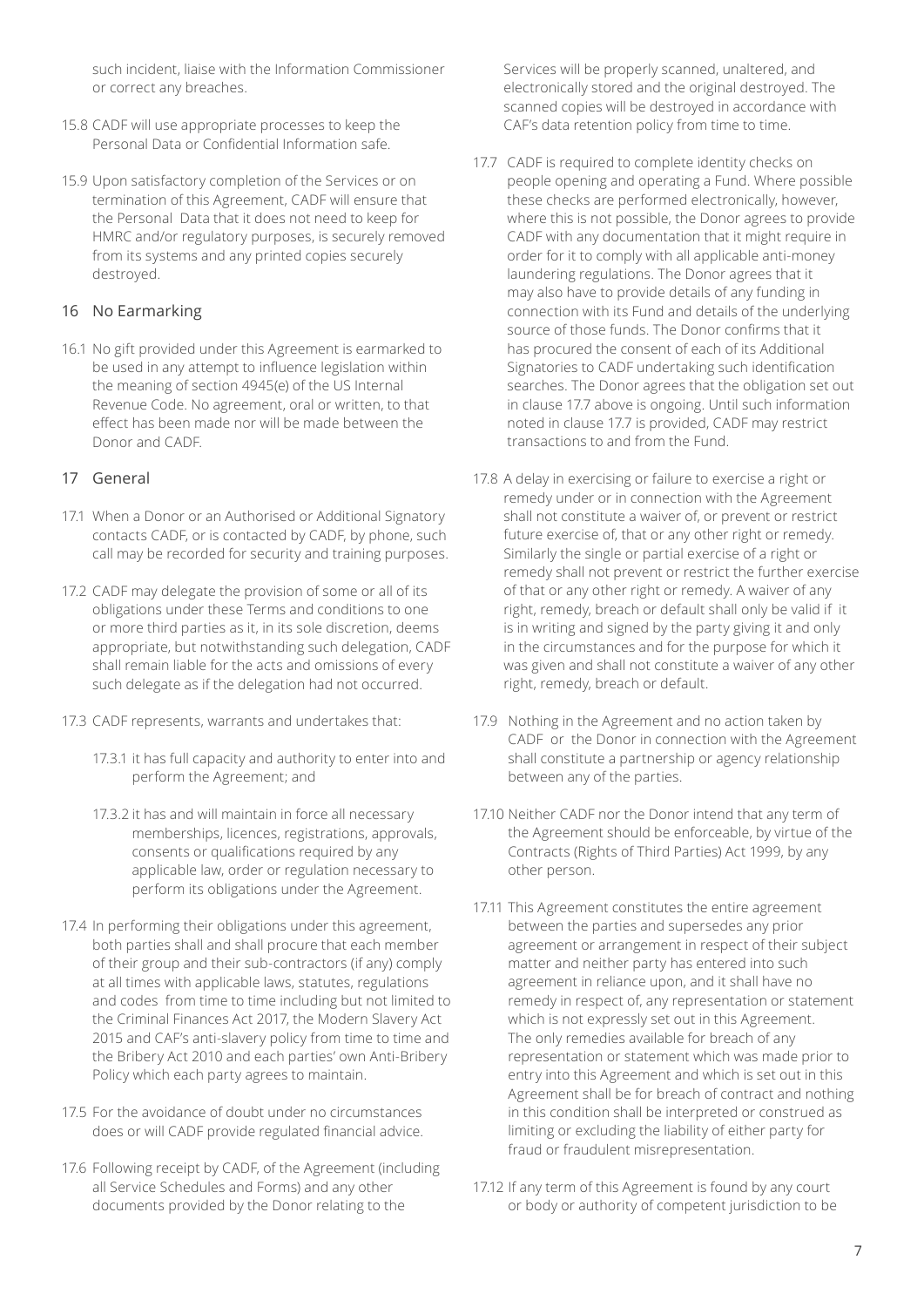illegal, unlawful, void or unenforceable, such term shall be deemed to be severed from this Agreement and this shall not affect the remainder of this Agreement which shall continue in full force and effect.

17.13 This Agreement and any non-contractual obligations arising out of or in connection with it will be governed by English law.

The parties irrevocably submit to the exclusive jurisdiction of the courts of England and Wales for the determination of any dispute arising out of or in connection with this Agreement (including (without limitation) in relation to any non-contractual obligations) and each party irrevocably waives any objection to the jurisdiction of those courts on the grounds of inconvenience or otherwise, and each party irrevocably agrees that a judgment or order of those courts in connection with this Agreement is conclusive and binding upon it.

# Schedule

Additional Signatory means the person or persons appointed by the Donor on an Additional Signatory Form to assume certain of the rights and responsibilities of the Donor under this Agreement alongside the Donor.

Additional Signatory Form means the form made available by CADF from time to time in which a Donor can notify CADF of an Additional Signatory and/or update such Additional Signatory contact details (as applicable) to its Fund.

Agreement means these Terms and conditions, the Application Form, the Fee Schedule and the Forms which together represent the agreement between the Donor and CADF.

Application Form means the form made available by CADF from time to time in which a Donor can apply to open a Fund.

Appointment of Successor Form means the form made available by CADF from time to time in which an Original Donor with the Premier Service can notify CADF of the appointment of a Successor to its Fund.

Assets means all Assets including cash, stocks, shares and/ or non-cash Assets given to CADF by a Donor for inclusion in the Fund.

Authorised Signatory means the person or persons appointed by a Donor being an Organisation to act on its behalf in relation to every aspect of the administration of its Fund.

Authorised Signatory Form means the form made available by CADF from time to time in which a Donor which is an Organisation can notify CADF of the appointment or replacement of an Authorised Signatory and/or update such Authorised Signatory's contact details (as applicable) to its Fund.

CADF means Southampton Row Trust Limited (trading as CAF American Donor Fund) acting for itself and on behalf of CAF America.

CAF means Charities Aid Foundation, an unincorporated charitable trust (registered charity number 268369), and where applicable "CAF" shall mean Trustees of the Charities Aid Foundation and those acting with their authority.

CAF America means a US charitable organisation incorporated in 1992 in Delaware and is exempt from tax under Section 501(c)(3) of the US Internal Revenue Code.

CAF's Website means www.cafonline.org/system/login-cadf

Charitable Purpose(s) shall have the meaning given to it in English law as set out in section 2 of the Charities Act 2011 and to the purposes to which an organisation must dedicate its Assets in order to obtain exemption from tax under section 501(c)(3) of the US Internal Revenue Code (to the extent that these have the same meaning as each other).

Change of Service Option Form means the form made available by CADF from time to time in which a Donor can change the service option they receive in relation to their Fund.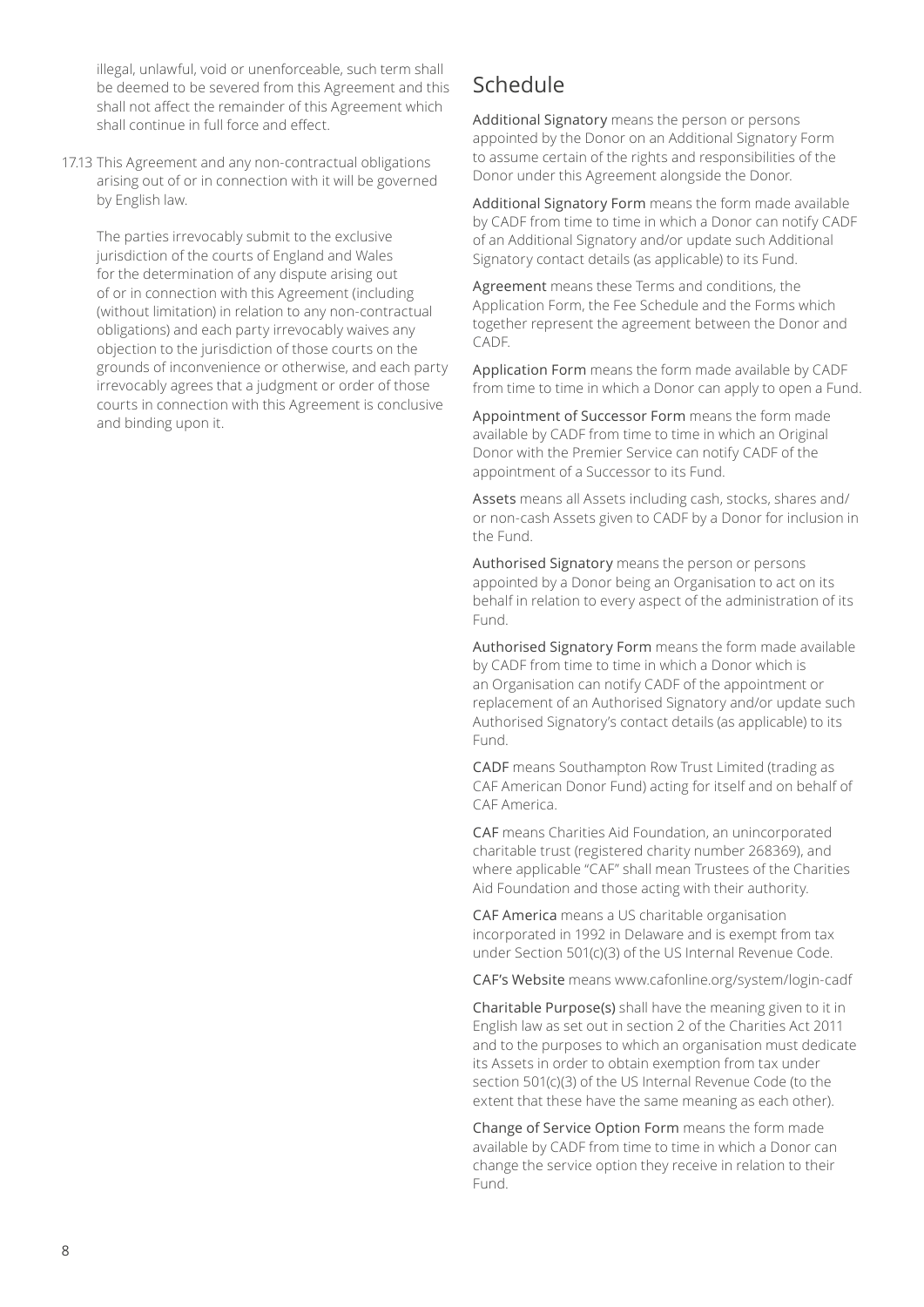Connected Person means a spouse, close relative or such other acquaintance as Her Majesty's Revenue and Customs shall from time to time regard as connected to the Donor.

Data Protection Legislation means any legislation and/or regulations (including all subordinate legislation) in force from time to time in the United Kingdom relating to the protection of individuals with regard to the processing of personal data, the free movement of such data and the protection of privacy, and is applicable to the activities carried out in relation to the Fund and this Agreement.

Donor means the Original Donor, being a person or an Organisation (as appropriate) and any Successor.

Fee Schedule means the Fee Schedule made available by CADF from time to time in which the fees, costs, contributions or expenses applicable to a Fund are set out , and may be amended from time to time in accordance with clause 14 of these Terms and conditions.

Forms mean any or all of the Application Form, Appointment of a Successor Form, Grant Request Form, the Letter of Wishes, Additional/Authorised Signatory Form, Change of Service Option Form, the Investment Request, the Gifting Stocks and Shares Application Form and any other form relating to the Fund provided by CADF and submitted by the Donor as the context may require.

Fund means the fund established by CADF to be applied for Charitable Purposes and comprising the Initial Donation and any additional contributions or donations from the Original Donor or directed to the said Fund established by CADF for the Original Donor, and in the case of a Fund with Premier Service level, Income.

General Fund means the fund or funds from time to time established by CADF for distribution by CADF in support of its mission.

Gift Aid means the amount equal to basic rate tax that CADF can reclaim on a gift made to CADF by a UK taxpayer who has paid more than the value of the amount being so reclaimed in income tax during the tax year in question and who has made a declaration to this effect in the form required by Her Majesty's Revenue and Customs from time to time.

Gifted Asset means the asset as described by the Donor on the Gifting Stocks and Shares Application Form in question.

Gifting Stocks and Shares Application Form means the Gifting Stocks and Shares Application Form and/or any other Form and medium acceptable to CADF (in its absolute discretion) which sets out sufficient details of the Gifted Asset

Grant Request Form means a request made to CADF from time to time by a Donor or an Additional or Authorised Signatory regarding distribution of the Fund for Charitable Purposes.

Guide means the additional information and explanatory notes relating to the operation of the Fund, made available by CADF from time to time.

Income means any earnings or interest which accrues on the Assets in a Fund with the Premier Service.

Initial Donation means the donation remitted to CADF by the Original Donor with the Application Form.

Investment Request means a request made to CADF from time to time by a Donor or an Additional or Authorised Signatory of a Fund with the Premier Service regarding the investment or use of Assets and/or Income in the period prior to distribution for Charitable Purposes.

Letter of Wishes means the form made available by CADF from time to time in which the Original Donor can communicate any recommendation to CADF regarding distribution of the Fund on their death or in the event of insolvency, dissolution, winding up or appointment of administrators or receivers to the Original Donor (as appropriate) for Charitable Purposes.

Minimum Balance means the applicable minimum balance for the Fund's selected service level, as set out in the Fee Schedule from time to time.

Minimum Term means the applicable minimum term for the Fund's selected service level, as set out in the Fee Schedule from time to time.

Organisation means a Donor which is an incorporated or unincorporated organisation.

Original Donor means the person or Organisation (as appropriate) noted as such service on the Application Form.

Premier Service means the service where the Donor receives the rights set out in clauses 4.7, 4.8 and 8.2 of this Agreement following successful application for such service in the relevant Form.

Privacy Notice means the notice document which explains how we use and process your data and is available at www. cafonline/privacy.

Successor means the person or persons appointed by an Original Donor of a Fund with Premier Service level, on an Appointment of a Successor Form to assume the rights and responsibilities of the Original Donor under this Agreement in place of the Original Donor and any person or persons appointed in turn by such person or persons in their place.

UK means the United Kingdom.

US means the United States of America.